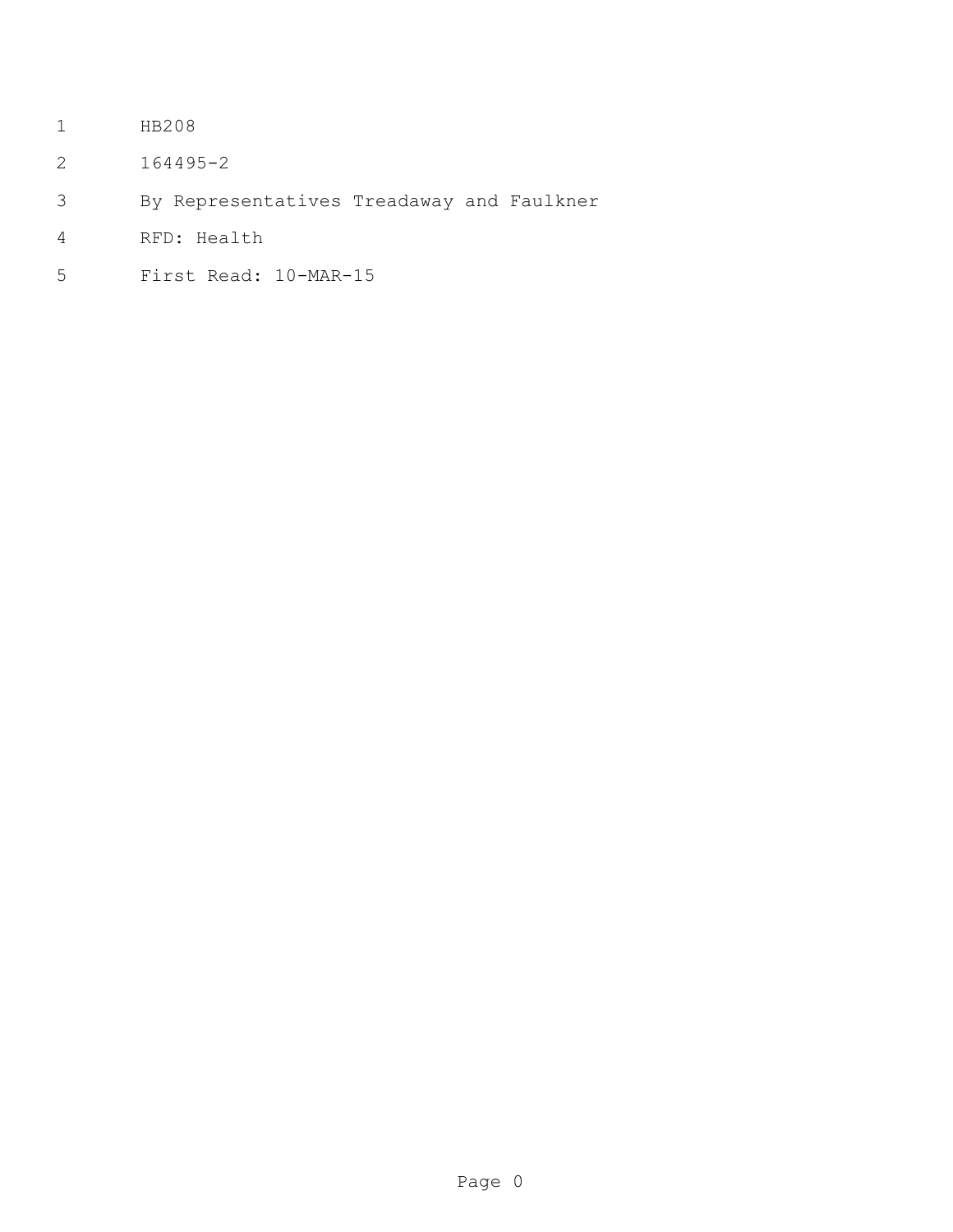164495-2:n:03/10/2015:JET/th LRS2015-450R1 SYNOPSIS: This bill would authorize a physician or dentist to prescribe an opioid antagonist to an individual at risk of experiencing an opiate-related overdose or to an individual who is in a position to assist another individual at risk of experiencing an opiate-related overdose. This bill would provide immunity to a physician or dentist who prescribes an opioid antagonist and to an individual who administers an opioid antagonist. This bill would provide immunity from prosecution for possession or consumption of alcohol for an individual under the age of 21 or a misdemeanor controlled substance offense by any individual who seeks medical assistance for another individual under certain circumstances. This bill would also require the Alabama Department of Public Health to approve a specific training curriculum for certain law enforcement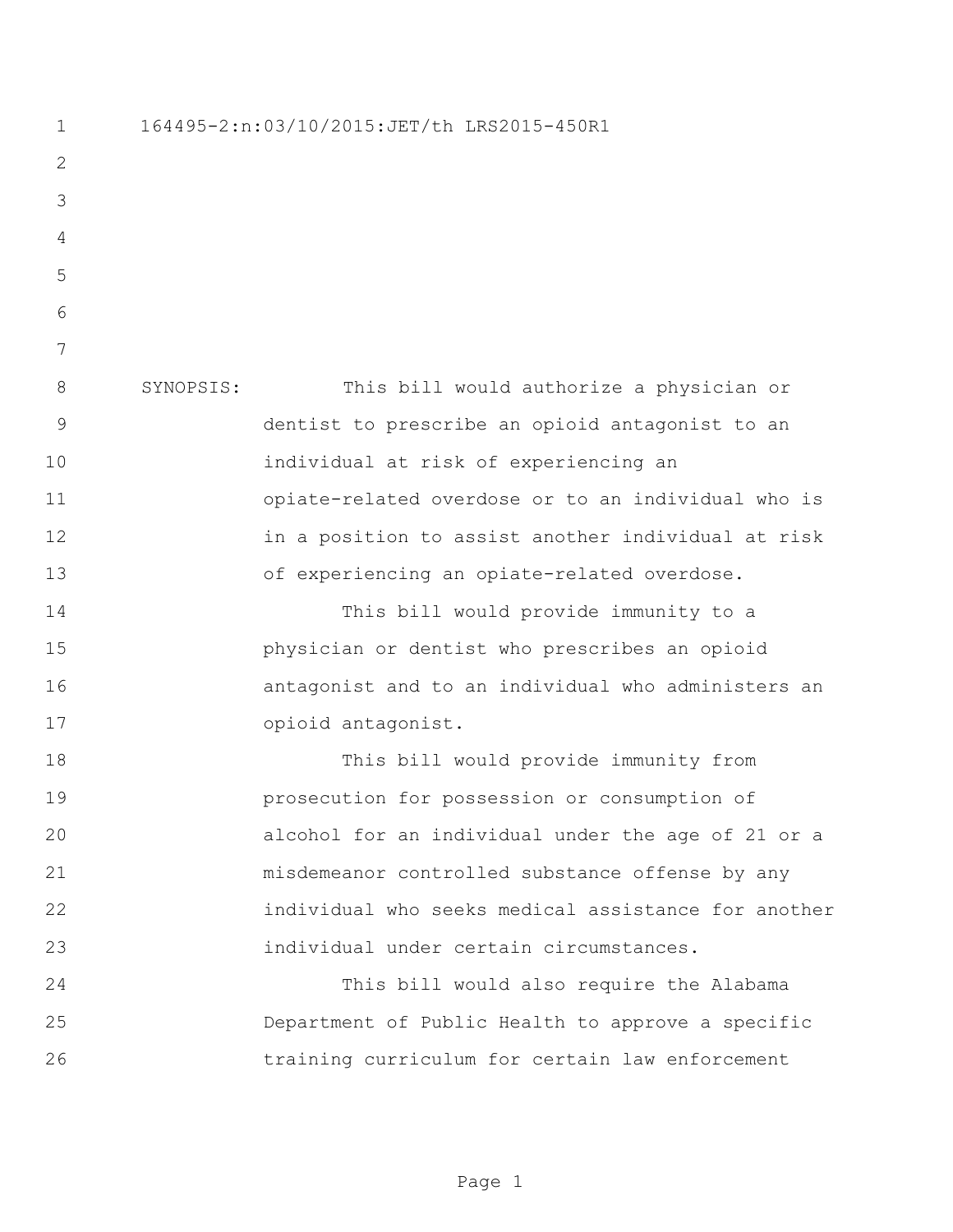| $\mathbf 1$   | officers relating to the administration of opioid              |
|---------------|----------------------------------------------------------------|
| 2             | antagonists.                                                   |
| 3             |                                                                |
| 4             | A BILL                                                         |
| 5             | TO BE ENTITLED                                                 |
| 6             | AN ACT                                                         |
| 7             |                                                                |
| 8             | Relating to drug overdoses; to authorize a physician           |
| $\mathcal{G}$ | or dentist to prescribe an opioid antagonist to an individual  |
| 10            | at risk of experiencing an opiate-related overdose or to an    |
| 11            | individual who is in a position to assist another individual   |
| 12            | at risk of experiencing an opiate-related overdose; to provide |
| 13            | immunity to a physician or dentist who prescribes an opioid    |
| 14            | antagonist and to an individual who administers an opioid      |
| 15            | antagonist; to provide immunity from prosecution for           |
| 16            | possession or consumption of alcohol for an individual under   |
| 17            | the age of 21 or certain controlled substance offenses by any  |
| 18            | individual who seeks medical assistance for another individual |
| 19            | under certain circumstances; and to require relevant training  |
| 20            | for certain law enforcement officers.                          |
| 21            | BE IT ENACTED BY THE LEGISLATURE OF ALABAMA:                   |
| 22            | Section 1. (a) For the purposes of this section,               |

 "opioid antagonist" means naloxone hydrocholoride that is approved by the federal Food and Drug Administration for the treatment of a drug overdose.

 (b) A physician licensed under Article 3, Chapter 24, Title 34, Code of Alabama 1975, or dentist licensed under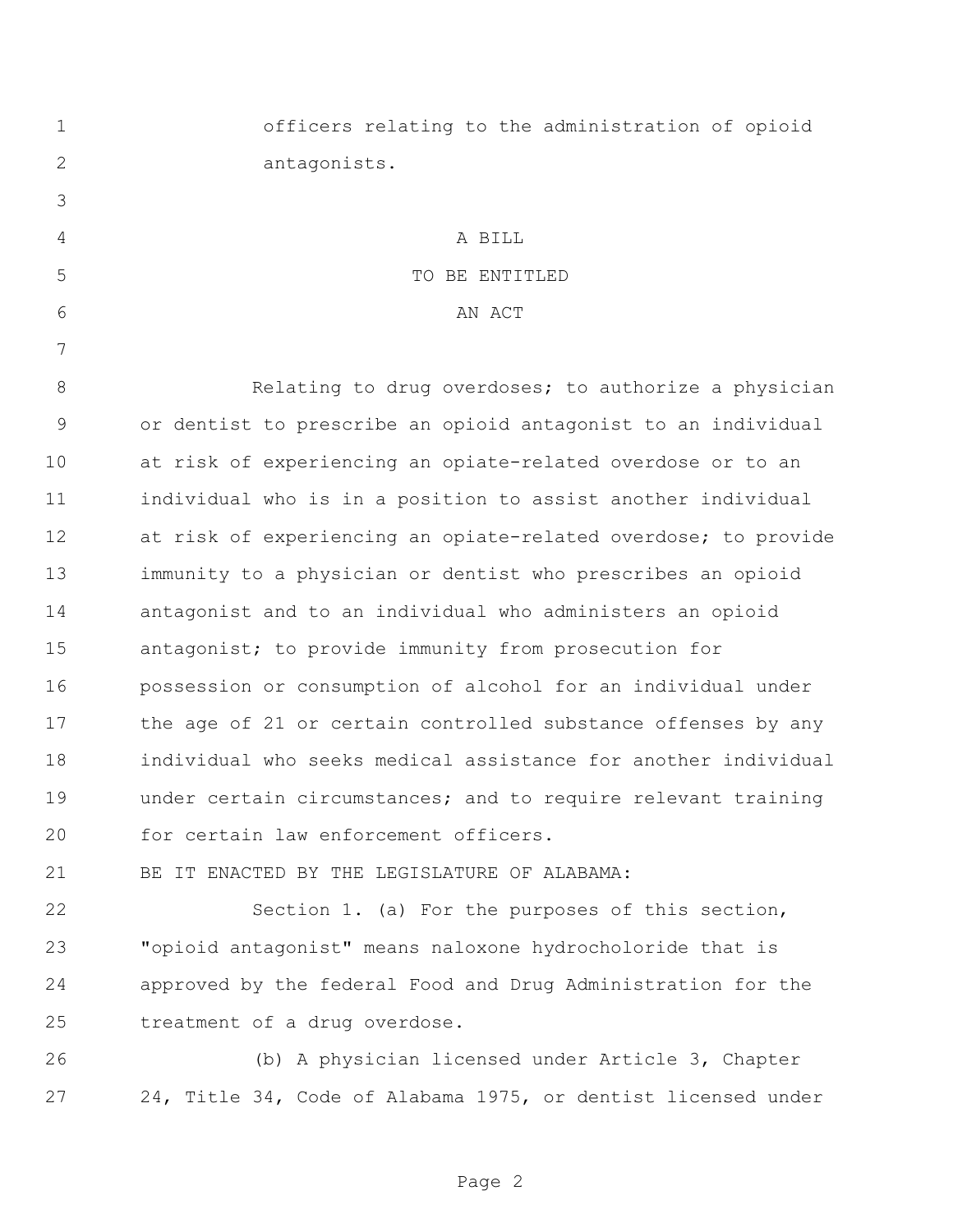Chapter 9, Title 34, Code of Alabama 1975, acting in good faith and exercising reasonable care, may directly or by standing order prescribe an opioid antagonist to either of the following:

 (1) An individual at risk of experiencing an opiate-related overdose.

 (2) A family member, friend, or other individual, including law enforcement, in a position to assist an individual at risk of experiencing an opiate-related overdose.

 (c) As an indicator of good faith, the physician or dentist, prior to prescribing an opioid antagonist under this section, may require receipt of a written communication that provides a factual basis for a reasonable conclusion as to either of the following:

 (1) The individual seeking the opioid antagonist is at risk of experiencing an opiate-related overdose.

 (2) The individual other than the individual at risk of experiencing an opiate-related overdose and who is seeking the opioid antagonist is in relation to the individual at risk of experiencing an opiate-related overdose as a family member, friend, or otherwise in the position to assist the individual.

 (d) An individual who receives an opioid antagonist that was prescribed pursuant to subsection (b) may administer an opioid antagonist to another individual if he or she has a good faith belief that the other individual is experiencing an opiate-related overdose and he or she exercises reasonable care in administering the opioid antagonist. Evidence of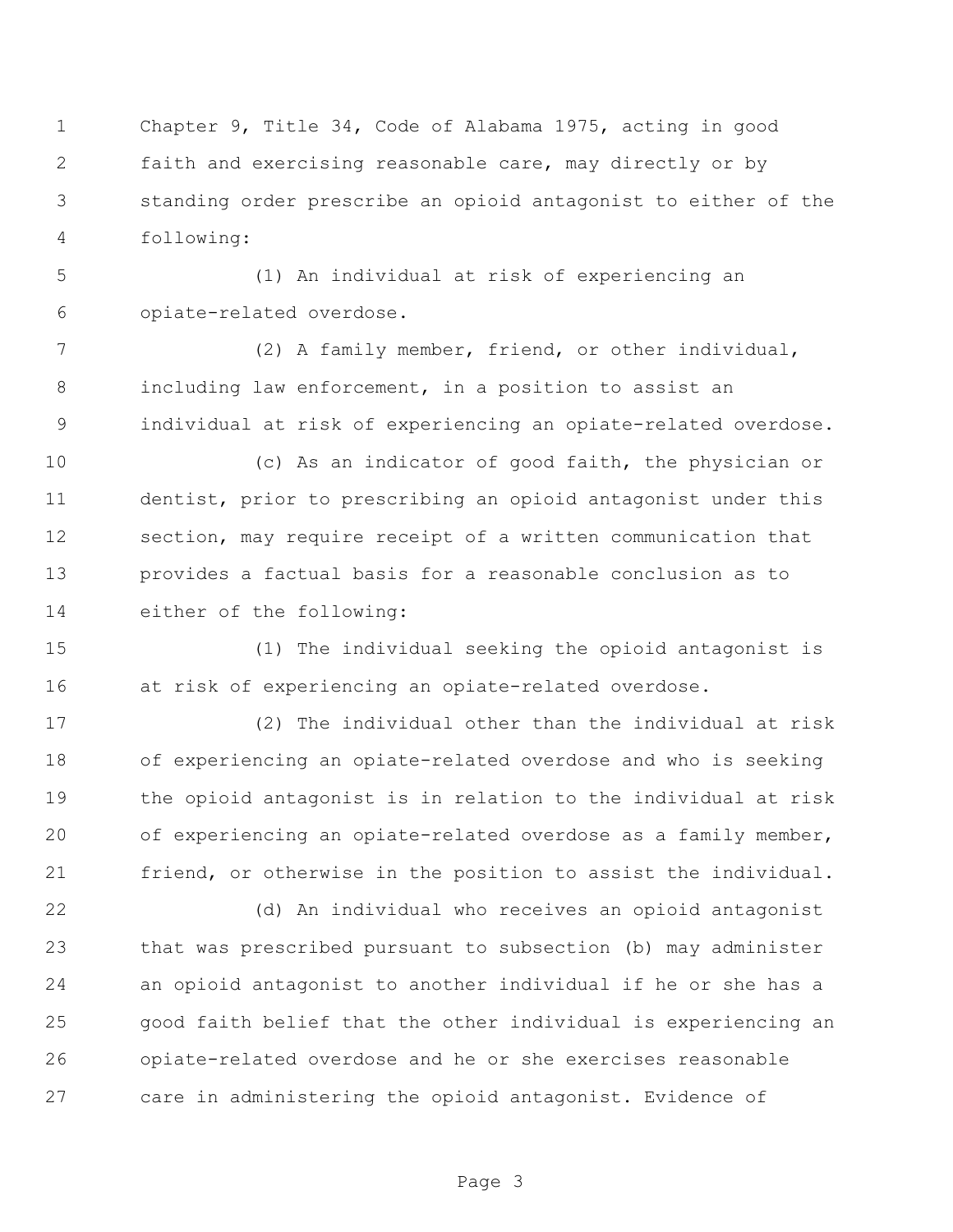exercising reasonable care in administering the opioid antagonist shall include the receipt of basic instruction and information on how to administer the opioid antagonist.

 (e) All of the following individuals are immune from any civil or criminal liability for actions authorized under this section absent unreasonable, wanton, willful, or intentional conduct:

 (1) A physician or dentist who prescribes an opioid antagonist pursuant to subsection (b).

 (2) A individual who administers an opioid antagonist pursuant to subsection (d).

 (3) A pharmacist who dispenses an opioid antagonist 13 pursuant to subsection (b).

 Section 2. (a) Notwithstanding any other law to the contrary, an individual under 21 years of age may not be prosecuted for the possession or consumption of alcoholic beverages if law enforcement, including campus safety police, became aware of the possession or consumption of alcohol solely because the individual was seeking medical assistance for another individual.

 (b) Notwithstanding any other law to the contrary, an individual may not be prosecuted for a misdemeanor controlled substance offense if law enforcement became aware of the offense solely because the individual was seeking medical assistance for another individual.